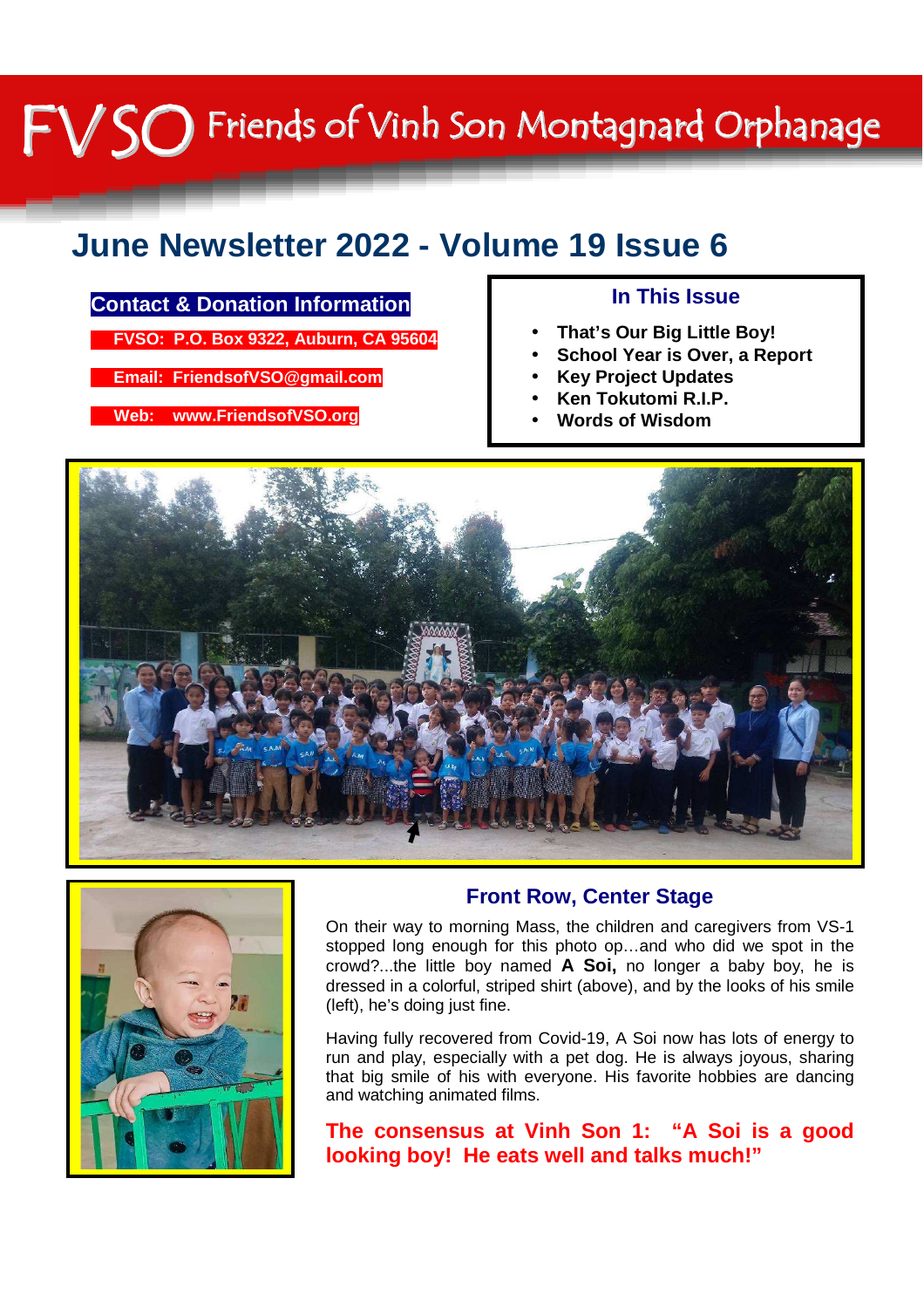#### **Another School Year Has Ended**

The old school year 2021-2022 is about to pass together with the sound of the cicadas squeaking and red flamboyant blossoms blooming throughout the streets. The old school year has closed with different feelings that are difficult to express for each student of six VSO whose study at school was affected by the Covid-19 pandemic which caused a lot of big obstacles that disrupted their school work but not so that they were discouraged. They decided to overcome all obstacles,to strive in their study at school as well as in their daily lives. Most of them have successfully completed their task during the old school year with high results.

In the morning of May 23, 2022, the children of six VSO were well prepared after having finished the housework from the previous night to go to school on time for their closing ceremony of the old school year. Most of them were eager, and joyous in wearing their nice school uniforms: a white cap with their tribal traditional school uniforms for the little children of the primary school, a white shirt and blue trousers for the students of junior high school, and white traditional Vietnamese ao dai for the schoolgirls of senior high school and at school, they didn't forget to observe five measures of government for preventing Coronavirus and for being safe in the period of the pandemic.

Thank God the school results of most of the students of six VSO are good: All go upper grade, no one has to retake the exam to go upper grade and a lot of children got certificates of merit and rewards.



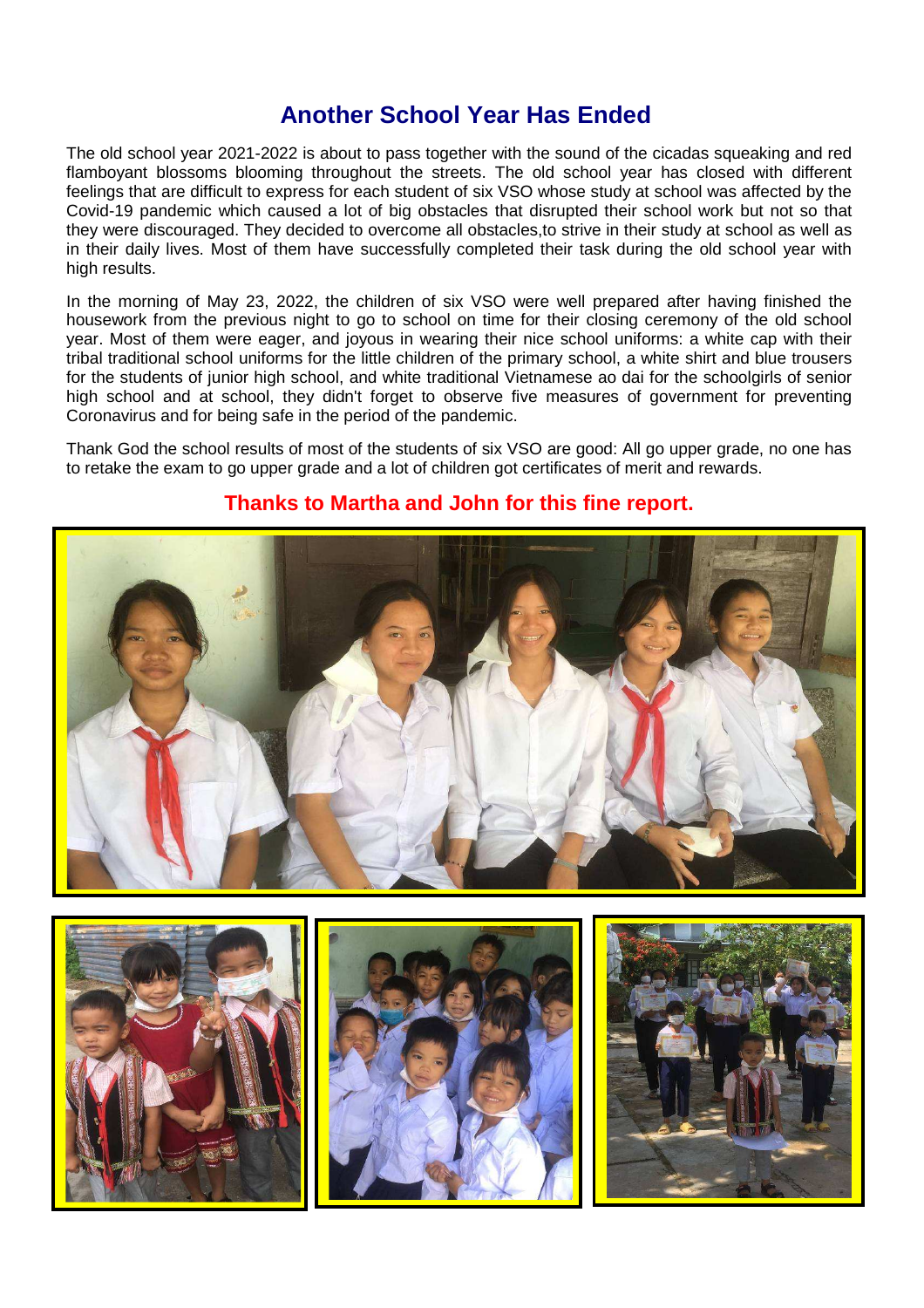#### **Update: Safe Drinking Water**

We often tell you about how your donations directly affect the children with food, medicine and shelter. Your donations also sponsor major projects that do much to improve their lives. One of these projects is providing clean and safe drinking water. Our partner (VietDreams), specializes in providing water systems throughout Vietnam. We have contracted with them since 2011 to provide and maintain the systems in all 7 locations. Each system is sized for the specific location. It includes a micro filtration system as well as a UV system to purify the water.

Each water system is inspected quarterly by professionals, changing out the filters and inspecting all mechanics. Clean water and health go hand in hand. Since 2011, we've seen significant improvement in the overall health of the kids. Your donations and VietDreams have made this possible.

**For more info on Viet Dreams, see our January 2021 newsletter** 



# I

#### **Update: Covid -19**

At a height of 200 cases from the six Vinh Son sites, the children have now recovered and no new Coronus cases reported. Vaccination efforts continue to reach children as young as 6 years old.

The Government said COVID-19 fight remains a key task in order to protect public's health and lives while trying to turn the country into "new normal" as soon as possible.



#### **Update: VS-5 Project**

#### **Dear Patrick and all Board Members of FVSO**

I am Sr Mary Y Kham, responsible for the Vinh Son 5 orphanage. Representing all the Sisters and all the children of Vinh Son 5 orphanage, I would like to say thank you very much for your love and your help to the poor orphans of VS5 to have a good house to stay and sleep in the rainy season this year. Now all things for building the house are finished and we can use the house for the children to stay in.

#### **It was time to re-build**

#### **Update: Sao Mai Orphanage**

The Covid pandemic situation is still complicated, but everything is going as normal. Up to now, the school has organized vaccination for primary school students. Therefore, children with diseases and disabilities in Sao Mai shelter are vaccinated. They continue to go to school directly to prepare for the second exam, ending the school year 2021-2022. After a period of social distancing, benefactors still remembered the little souls in Sao Mai's home. The children received the love of so many people and charity groups who sent boxes of milk, instant noodles, confectionery... worried that the children would have enough to eat and be healthy during this Covid season.

#### **May you have joy and health!**



**Wheelchairs at Sao Mai were provided by the Wheelchair Foundation of Danville, California**